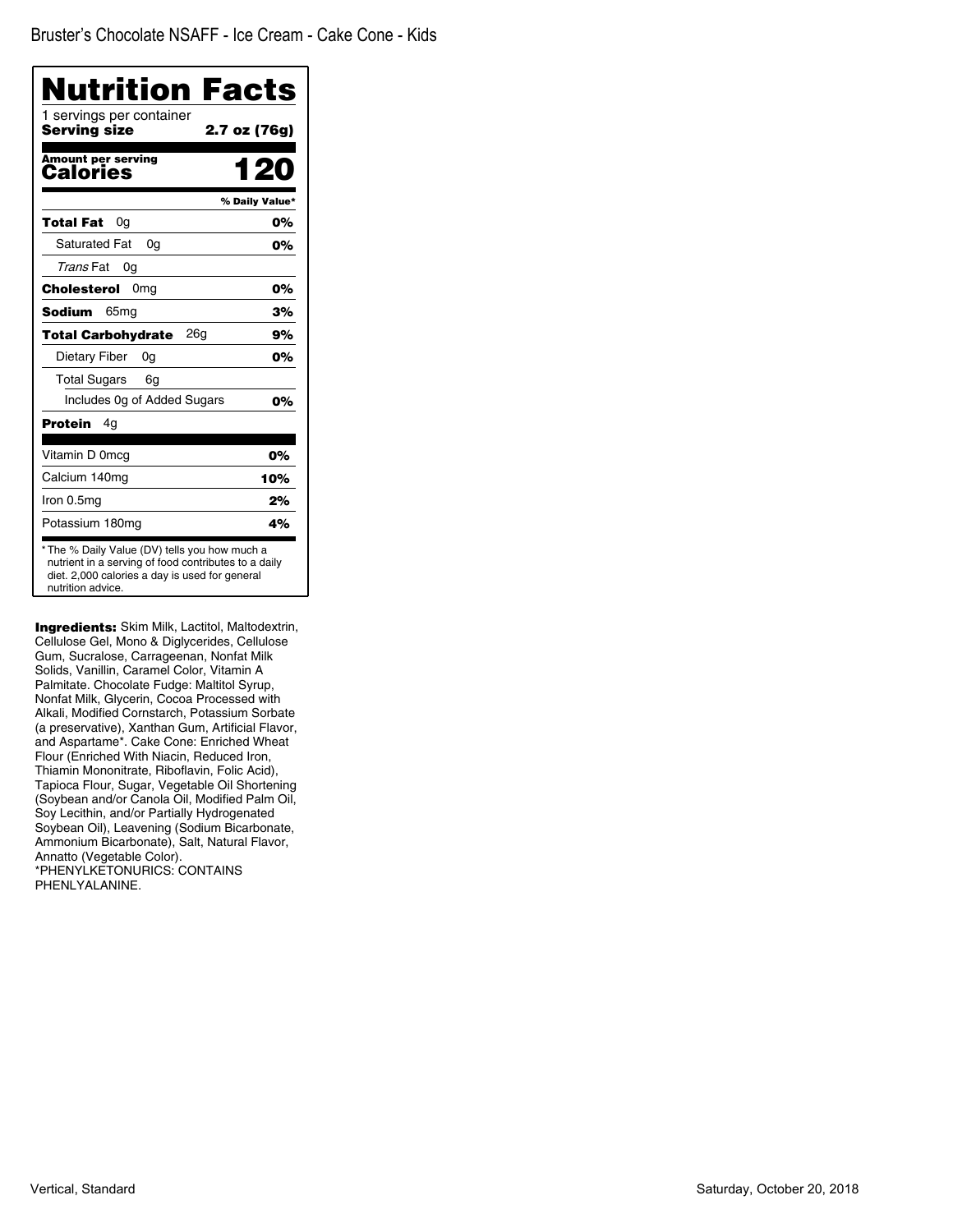| <b>Nutrition Facts</b><br>1 servings per container |                |
|----------------------------------------------------|----------------|
| Serving size                                       | 5.2 oz (146g)  |
| <b>Amount per serving</b><br>Calories              |                |
|                                                    | % Daily Value* |
| Total Fat<br>0g                                    | 0%             |
| Saturated Fat<br>0a                                | 0%             |
| Trans Fat<br>0g                                    |                |
| 0 <sub>mq</sub><br>Cholesterol                     | 0%             |
| <b>Sodium</b><br>120 <sub>mg</sub>                 | 5%             |
| 46g<br><b>Total Carbohydrate</b>                   | 17%            |
| Dietary Fiber<br>$<$ 1g                            | 4%             |
| <b>Total Sugars</b><br>11g                         |                |
| Includes Og of Added Sugars                        | 0%             |
| Protein<br>8g                                      |                |
| Vitamin D 0mcg                                     | 0%             |
| Calcium 270mg                                      | 20%            |
| Iron 0.7mg                                         | 4%             |
| Potassium 360mg                                    | 8%             |

**Ingredients:** Skim Milk, Lactitol, Maltodextrin, Cellulose Gel, Mono & Diglycerides, Cellulose Gum, Sucralose, Carrageenan, Nonfat Milk Solids, Vanillin, Caramel Color, Vitamin A Palmitate. Chocolate Fudge: Maltitol Syrup, Nonfat Milk, Glycerin, Cocoa Processed with Alkali, Modified Cornstarch, Potassium Sorbate (a preservative), Xanthan Gum, Artificial Flavor, and Aspartame\*. Cake Cone: Enriched Wheat Flour (Enriched With Niacin, Reduced Iron, Thiamin Mononitrate, Riboflavin, Folic Acid), Tapioca Flour, Sugar, Vegetable Oil Shortening (Soybean and/or Canola Oil, Modified Palm Oil, Soy Lecithin, and/or Partially Hydrogenated Soybean Oil), Leavening (Sodium Bicarbonate, Ammonium Bicarbonate), Salt, Natural Flavor, Annatto (Vegetable Color). \*PHENYLKETONURICS: CONTAINS PHENLYALANINE.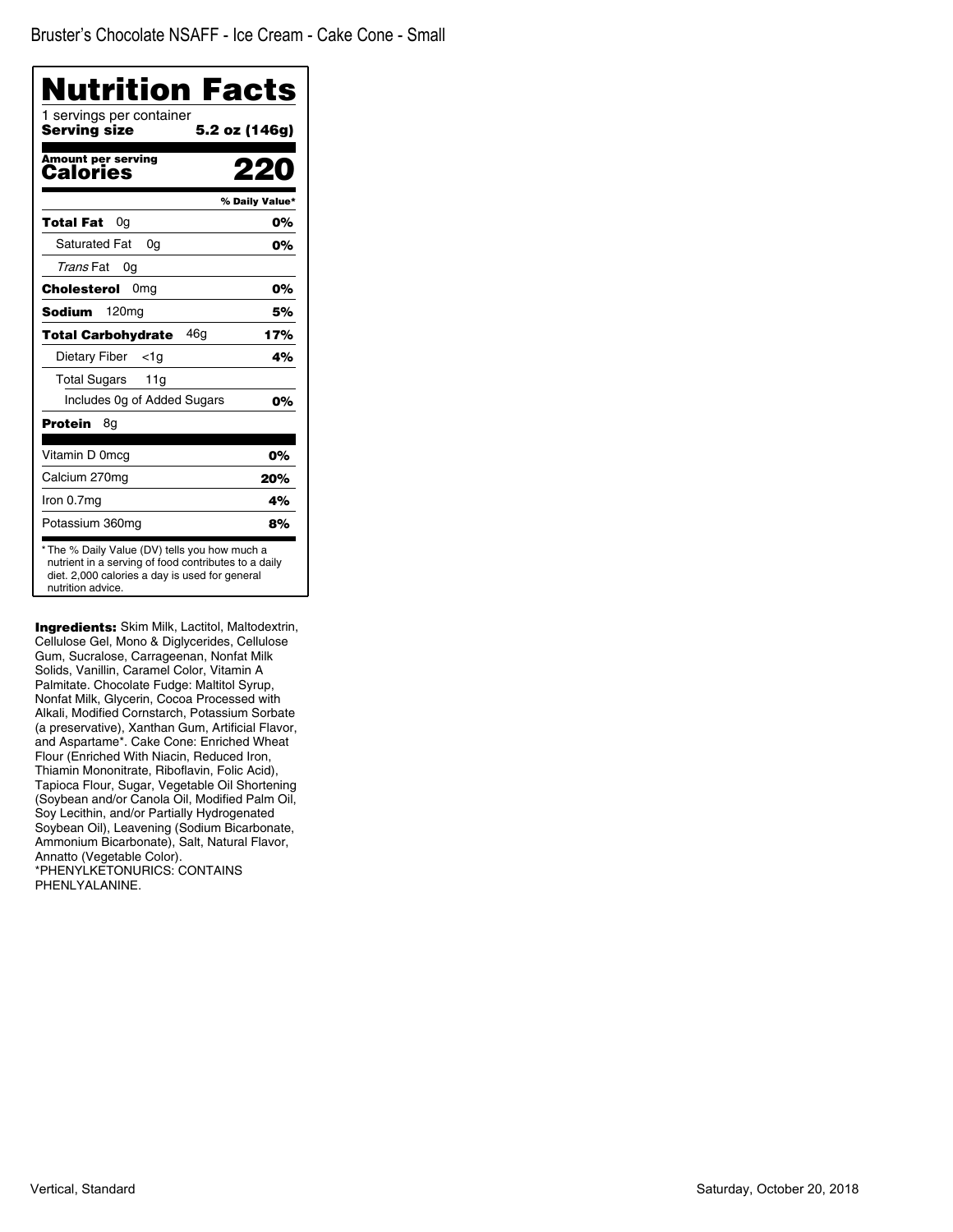| Nutrition Facts                          |                |
|------------------------------------------|----------------|
| 1 servings per container<br>Serving size | 7.7 oz (216g)  |
| Amount per serving<br>Calories           | 34             |
|                                          | % Daily Value* |
| Total Fat<br>0g                          | 0%             |
| <b>Saturated Fat</b><br>0a               | 0%             |
| Trans Fat<br>0g                          |                |
| 0 <sub>mg</sub><br>Cholesterol           | 0%             |
| <b>Sodium</b><br>180 <sub>mg</sub>       | 8%             |
| 67g<br><b>Total Carbohydrate</b>         | 24%            |
| Dietary Fiber<br>1g                      | 4%             |
| <b>Total Sugars</b><br>16g               |                |
| Includes Og of Added Sugars              | 0%             |
| <b>Protein</b><br>11g                    |                |
| Vitamin D 0mcg                           | 0%             |
| Calcium 410mg                            | 30%            |
| Iron 0.8mg                               | 4%             |
| Potassium 540mg                          | 10%            |

Ingredients: Skim Milk, Lactitol, Maltodextrin, Cellulose Gel, Mono & Diglycerides, Cellulose Gum, Sucralose, Carrageenan, Nonfat Milk Solids, Vanillin, Caramel Color, Vitamin A Palmitate. Chocolate Fudge: Maltitol Syrup, Nonfat Milk, Glycerin, Cocoa Processed with Alkali, Modified Cornstarch, Potassium Sorbate (a preservative), Xanthan Gum, Artificial Flavor, and Aspartame\*. Cake Cone: Enriched Wheat Flour (Enriched With Niacin, Reduced Iron, Thiamin Mononitrate, Riboflavin, Folic Acid), Tapioca Flour, Sugar, Vegetable Oil Shortening (Soybean and/or Canola Oil, Modified Palm Oil, Soy Lecithin, and/or Partially Hydrogenated Soybean Oil), Leavening (Sodium Bicarbonate, Ammonium Bicarbonate), Salt, Natural Flavor, Annatto (Vegetable Color). \*PHENYLKETONURICS: CONTAINS PHENLYALANINE.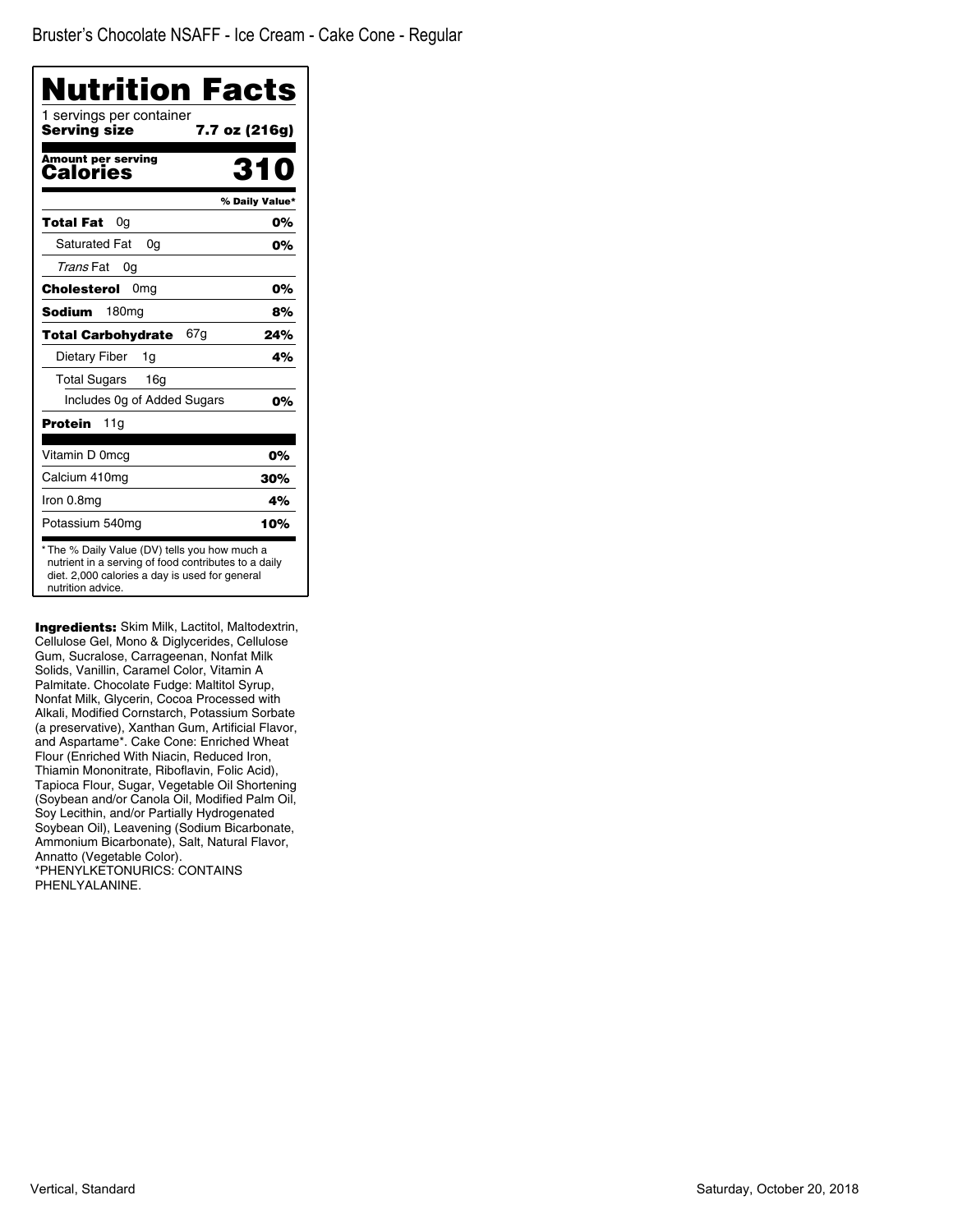| Nutrition Facts                                                                                                                                                              |                |
|------------------------------------------------------------------------------------------------------------------------------------------------------------------------------|----------------|
| 1 servings per container<br>Serving size<br>10.2 oz (286g)                                                                                                                   |                |
| Amount per serving<br>Calories                                                                                                                                               | 410            |
|                                                                                                                                                                              | % Daily Value* |
| Total Fat<br>0g                                                                                                                                                              | 0%             |
| <b>Saturated Fat</b><br>0q                                                                                                                                                   | 0%             |
| Trans Fat<br>0g                                                                                                                                                              |                |
| 0 <sub>mq</sub><br><b>Cholesterol</b>                                                                                                                                        | 0%             |
| <b>Sodium</b><br>230 <sub>mg</sub>                                                                                                                                           | 10%            |
| 88g<br>Total Carbohvdrate                                                                                                                                                    | 32%            |
| Dietary Fiber<br>2g                                                                                                                                                          | 7%             |
| Total Sugars 22g                                                                                                                                                             |                |
| Includes Og of Added Sugars                                                                                                                                                  | 0%             |
| <b>Protein</b><br>15g                                                                                                                                                        |                |
| Vitamin D 0mcg                                                                                                                                                               | 0%             |
| Calcium 550mg                                                                                                                                                                | 40%            |
| Iron 1 mg                                                                                                                                                                    | 6%             |
| Potassium 720mg                                                                                                                                                              | 15%            |
| * The % Daily Value (DV) tells you how much a<br>nutrient in a serving of food contributes to a daily<br>diet. 2,000 calories a day is used for general<br>nutrition advice. |                |

**Ingredients:** Skim Milk, Lactitol, Maltodextrin, Cellulose Gel, Mono & Diglycerides, Cellulose Gum, Sucralose, Carrageenan, Nonfat Milk Solids, Vanillin, Caramel Color, Vitamin A Palmitate. Chocolate Fudge: Maltitol Syrup, Nonfat Milk, Glycerin, Cocoa Processed with Alkali, Modified Cornstarch, Potassium Sorbate (a preservative), Xanthan Gum, Artificial Flavor, and Aspartame\*. Cake Cone: Enriched Wheat Flour (Enriched With Niacin, Reduced Iron, Thiamin Mononitrate, Riboflavin, Folic Acid), Tapioca Flour, Sugar, Vegetable Oil Shortening (Soybean and/or Canola Oil, Modified Palm Oil, Soy Lecithin, and/or Partially Hydrogenated Soybean Oil), Leavening (Sodium Bicarbonate, Ammonium Bicarbonate), Salt, Natural Flavor, Annatto (Vegetable Color). \*PHENYLKETONURICS: CONTAINS PHENLYALANINE.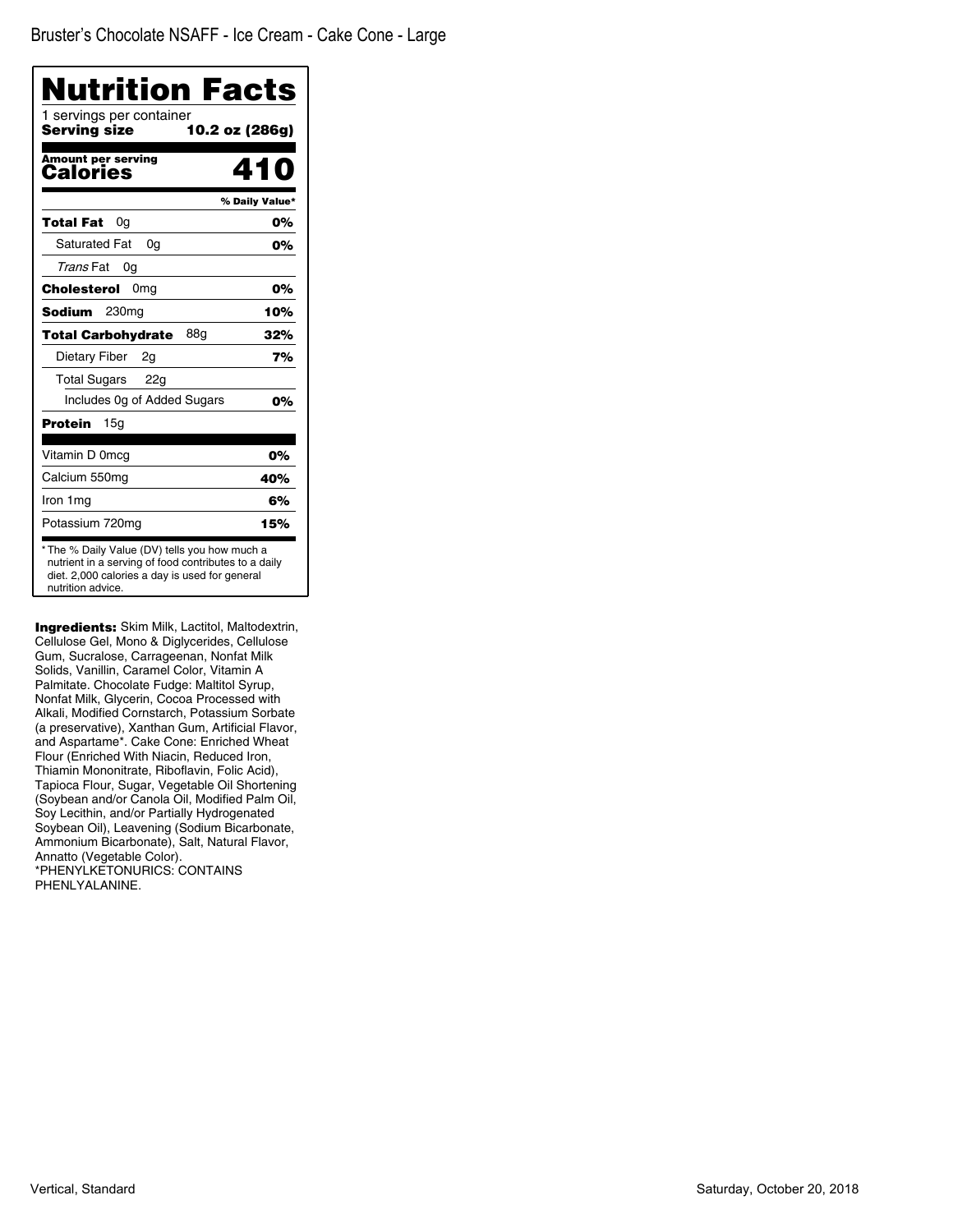| <b>Nutrition Facts</b>                                                                                                                                                       |                |
|------------------------------------------------------------------------------------------------------------------------------------------------------------------------------|----------------|
| 1 servings per container<br><b>Serving size</b>                                                                                                                              | 2.5 oz (70g)   |
| <b>Amount per serving</b><br>Calories                                                                                                                                        | nn             |
|                                                                                                                                                                              | % Daily Value* |
| 0a<br>Total Fat                                                                                                                                                              | 0%             |
| <b>Saturated Fat</b><br>0a                                                                                                                                                   | 0%             |
| Trans Fat<br>0g                                                                                                                                                              |                |
| Cholesterol<br>0 <sub>mg</sub>                                                                                                                                               | 0%             |
| <b>Sodium</b><br>55 <sub>mg</sub>                                                                                                                                            | 2%             |
| 21g<br><b>Total Carbohydrate</b>                                                                                                                                             | 8%             |
| Dietary Fiber<br>0g                                                                                                                                                          | 0%             |
| <b>Total Sugars</b><br>5g                                                                                                                                                    |                |
| Includes 0g of Added Sugars                                                                                                                                                  | 0%             |
| <b>Protein</b><br>4q                                                                                                                                                         |                |
| Vitamin D 0mcg                                                                                                                                                               | 0%             |
| Calcium 140mg                                                                                                                                                                | 10%            |
| Iron 0mg                                                                                                                                                                     | 0%             |
| Potassium 180mg                                                                                                                                                              | 4%             |
| * The % Daily Value (DV) tells you how much a<br>nutrient in a serving of food contributes to a daily<br>diet. 2,000 calories a day is used for general<br>nutrition advice. |                |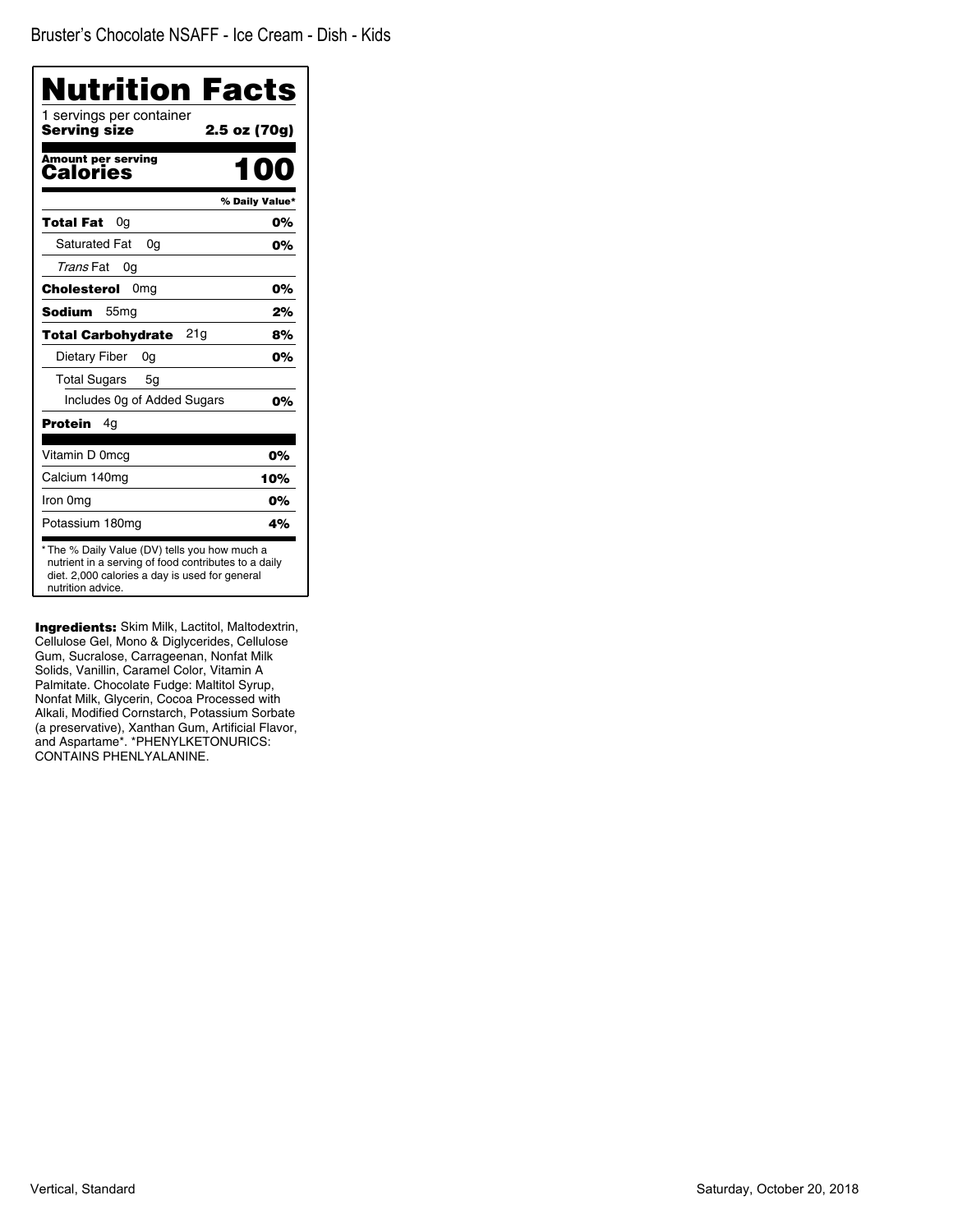| Nutrition Facts                                                                                                                                                              |                |
|------------------------------------------------------------------------------------------------------------------------------------------------------------------------------|----------------|
| 1 servings per container<br>Servina size                                                                                                                                     | 5 oz (140g)    |
| <b>Amount per serving</b><br>Calories                                                                                                                                        | 190            |
|                                                                                                                                                                              | % Daily Value* |
| Total Fat<br>0g                                                                                                                                                              | 0%             |
| <b>Saturated Fat</b><br>0a                                                                                                                                                   | 0%             |
| Trans Fat<br>0g                                                                                                                                                              |                |
| Cholesterol<br>0 <sub>mg</sub>                                                                                                                                               | 0%             |
| 110 <sub>mg</sub><br>Sodium                                                                                                                                                  | 5%             |
| 41 a<br><b>Total Carbohydrate</b>                                                                                                                                            | 15%            |
| Dietary Fiber<br><1a                                                                                                                                                         | 4%             |
| <b>Total Sugars</b><br>11g                                                                                                                                                   |                |
| Includes Og of Added Sugars                                                                                                                                                  | 0%             |
| Protein<br>7g                                                                                                                                                                |                |
| Vitamin D 0mcg                                                                                                                                                               | 0%             |
| Calcium 270mg                                                                                                                                                                | 20%            |
| Iron 0mg                                                                                                                                                                     | 0%             |
| Potassium 360mg                                                                                                                                                              | 8%             |
| * The % Daily Value (DV) tells you how much a<br>nutrient in a serving of food contributes to a daily<br>diet. 2,000 calories a day is used for general<br>nutrition advice. |                |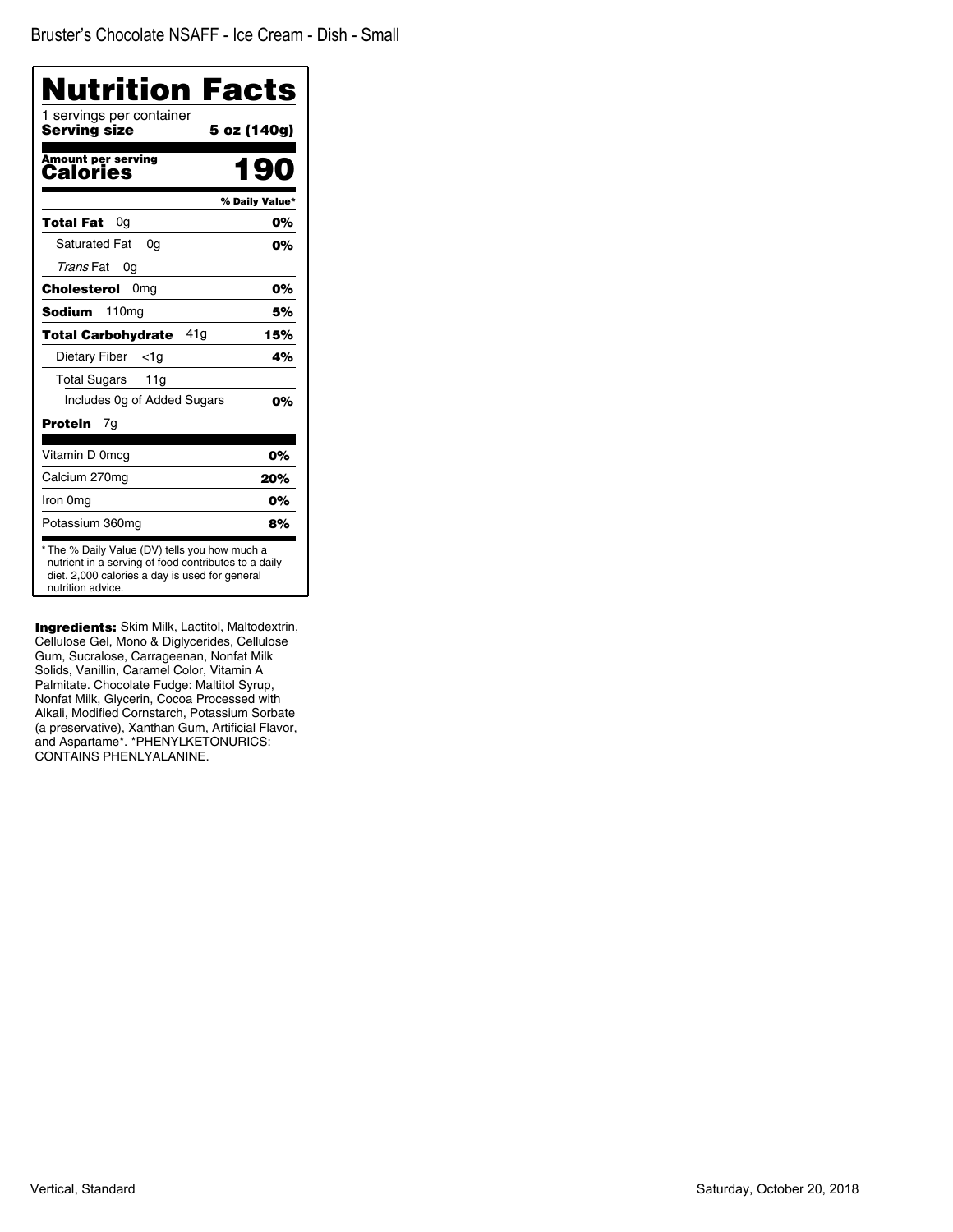| Nutrition Facts                                                                                                                                                              |                |
|------------------------------------------------------------------------------------------------------------------------------------------------------------------------------|----------------|
| 1 servings per container<br>Serving size<br>7.5 oz (210g)                                                                                                                    |                |
| Amount per serving<br>Calories                                                                                                                                               |                |
|                                                                                                                                                                              | % Daily Value* |
| Total Fat<br>0g                                                                                                                                                              | 0%             |
| <b>Saturated Fat</b><br>0g                                                                                                                                                   | 0%             |
| Trans Fat<br>0g                                                                                                                                                              |                |
| 0 <sub>mg</sub><br>Cholesterol                                                                                                                                               | 0%             |
| 170 <sub>mg</sub><br>Sodium                                                                                                                                                  | 7%             |
| <b>Total Carbohydrate</b><br>62g                                                                                                                                             | 23%            |
| Dietary Fiber<br>1g                                                                                                                                                          | 4%             |
| <b>Total Sugars</b><br>16 <sub>g</sub>                                                                                                                                       |                |
| Includes Og of Added Sugars                                                                                                                                                  | 0%             |
| <b>Protein</b><br>11g                                                                                                                                                        |                |
| Vitamin D 0mcg                                                                                                                                                               | 0%             |
| Calcium 410mg                                                                                                                                                                | 30%            |
| Iron 0.5mg                                                                                                                                                                   | 2%             |
| Potassium 530mg                                                                                                                                                              | 10%            |
| * The % Daily Value (DV) tells you how much a<br>nutrient in a serving of food contributes to a daily<br>diet. 2,000 calories a day is used for general<br>nutrition advice. |                |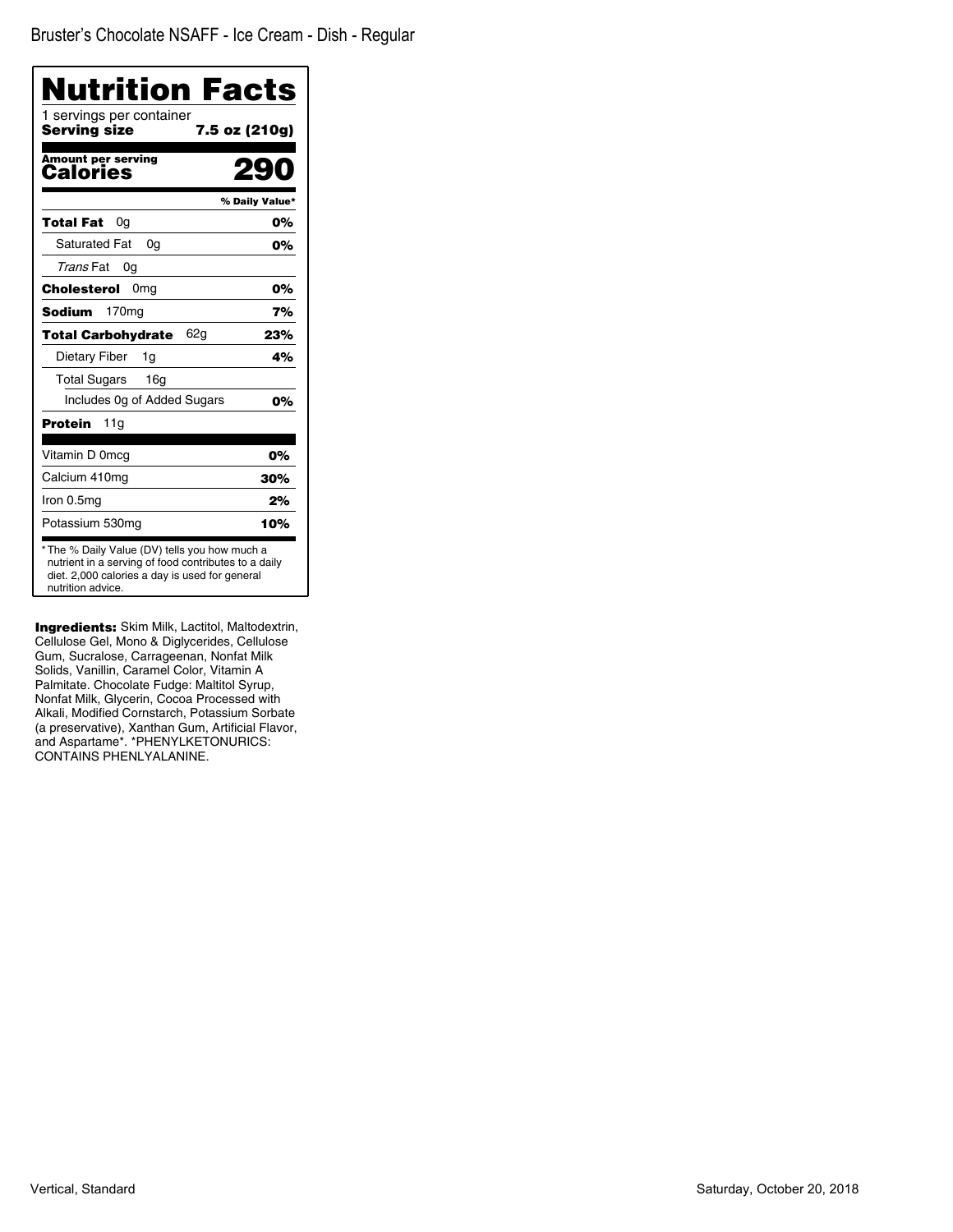| Nutrition Facts                                                                                                                                                              |                |
|------------------------------------------------------------------------------------------------------------------------------------------------------------------------------|----------------|
| 1 servings per container<br>Serving size<br>10 oz (280g)                                                                                                                     |                |
| <b>Amount per serving</b><br>Calories                                                                                                                                        | 390            |
|                                                                                                                                                                              | % Daily Value* |
| 0g<br>Total Fat                                                                                                                                                              | 0%             |
| <b>Saturated Fat</b><br>0a                                                                                                                                                   | 0%             |
| Trans Fat<br>0g                                                                                                                                                              |                |
| Cholesterol<br>0 <sub>mg</sub>                                                                                                                                               | 0%             |
| 220 <sub>mg</sub><br><b>Sodium</b>                                                                                                                                           | 10%            |
| 83g<br><b>Total Carbohydrate</b>                                                                                                                                             | 30%            |
| Dietary Fiber<br>2q                                                                                                                                                          | 7%             |
| <b>Total Sugars</b><br>22g                                                                                                                                                   |                |
| Includes Og of Added Sugars                                                                                                                                                  | 0%             |
| Protein<br>14a                                                                                                                                                               |                |
| Vitamin D 0mcg                                                                                                                                                               | 0%             |
| Calcium 550mg                                                                                                                                                                | 40%            |
| Iron 0.6mg                                                                                                                                                                   | 4%             |
| Potassium 710mg                                                                                                                                                              | 15%            |
| * The % Daily Value (DV) tells you how much a<br>nutrient in a serving of food contributes to a daily<br>diet. 2,000 calories a day is used for general<br>nutrition advice. |                |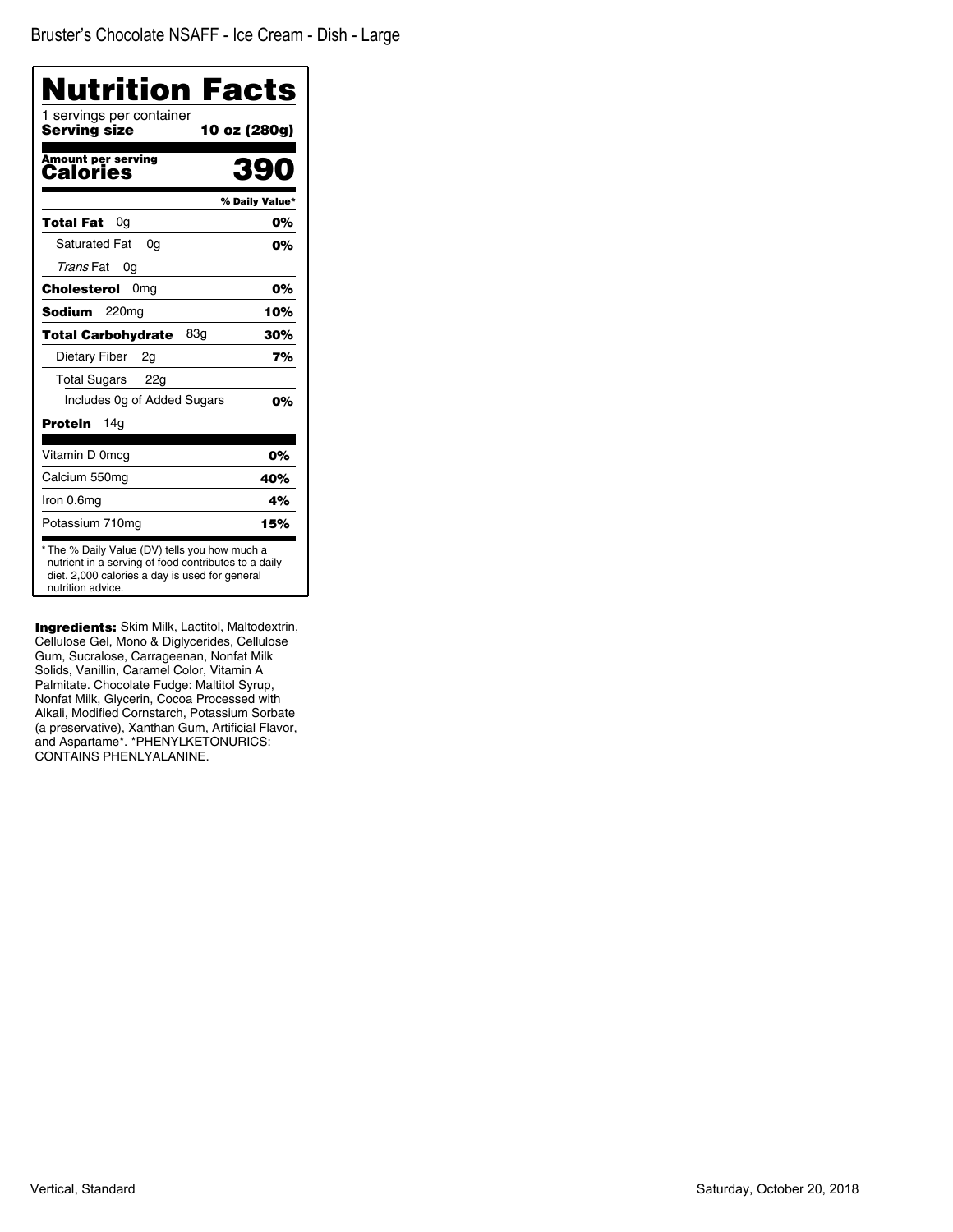| Nutrition Facts                                                                                                                                                              |                |
|------------------------------------------------------------------------------------------------------------------------------------------------------------------------------|----------------|
| 1 servings per container<br><b>Serving size</b>                                                                                                                              | 3 oz (83g)     |
| Amount per serving<br>Calories                                                                                                                                               | 150            |
|                                                                                                                                                                              | % Daily Value* |
| <b>Total Fat</b><br>0g                                                                                                                                                       | 0%             |
| <b>Saturated Fat</b><br>0a                                                                                                                                                   | 0%             |
| Trans Fat<br>0g                                                                                                                                                              |                |
| Cholesterol<br>0 <sub>mg</sub>                                                                                                                                               | 0%             |
| Sodium<br>75 <sub>mg</sub>                                                                                                                                                   | 3%             |
| 33a<br>Total Carbohydrate                                                                                                                                                    | 12%            |
| Dietary Fiber<br>0a                                                                                                                                                          | 0%             |
| <b>Total Sugars</b><br>8g                                                                                                                                                    |                |
| Includes 3g of Added Sugars                                                                                                                                                  | 6%             |
| Protein<br>4g                                                                                                                                                                |                |
| Vitamin D 0mcg                                                                                                                                                               | 0%             |
| Calcium 160mg                                                                                                                                                                | 10%            |
| Iron 0.5mg                                                                                                                                                                   | 2%             |
| Potassium 200mg                                                                                                                                                              | 4%             |
| * The % Daily Value (DV) tells you how much a<br>nutrient in a serving of food contributes to a daily<br>diet. 2,000 calories a day is used for general<br>nutrition advice. |                |

Ingredients: Skim Milk, Lactitol, Maltodextrin, Cellulose Gel, Mono & Diglycerides, Cellulose Gum, Sucralose, Carrageenan, Nonfat Milk Solids, Vanillin, Caramel Color, Vitamin A Palmitate. Chocolate Fudge: Maltitol Syrup, Nonfat Milk, Glycerin, Cocoa Processed with Alkali, Modified Cornstarch, Potassium Sorbate (a preservative), Xanthan Gum, Artificial Flavor, and Aspartame\*. Sugar Cone: Enriched Wheat Flour (Enriched With Niacin, Reduced Iron, Thiamin Mononitrate, Riboflavin, Folic Acid), Tapioca Flour, Sugar, Vegetable Shortening (Soybean and/or Canola Oil, Modified Palm Oil, Soy Lecithin, and/or Partially Hydrogenated Soybean Oil), Oat Fiber and/or Vegetable Fiber, Salt, Caramel Color, Artificial Flavor, Soy Lecithin. \*PHENYLKETONURICS: CONTAINS PHENLYALANINE.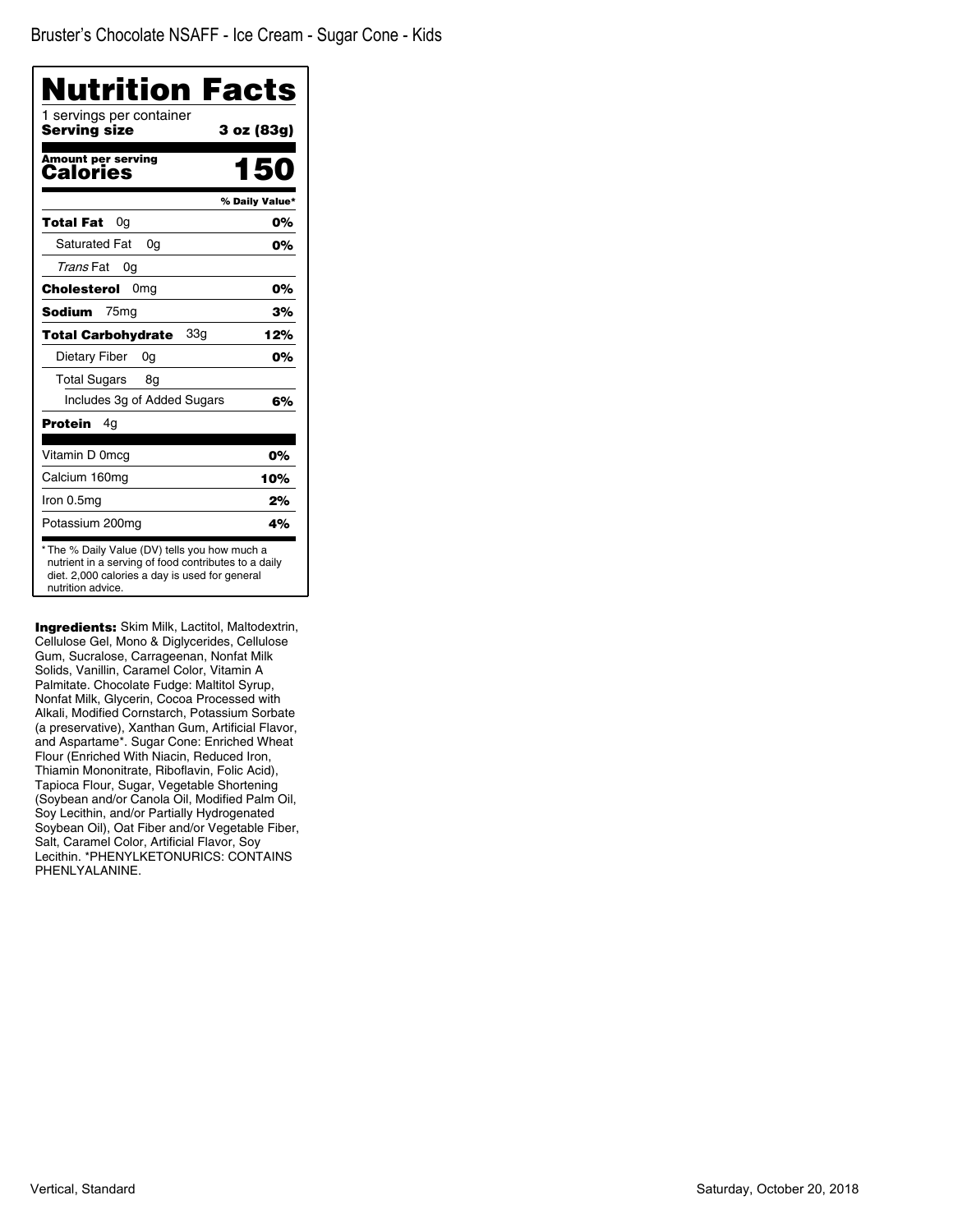| <b>Nutrition Facts</b>                   |                |
|------------------------------------------|----------------|
| 1 servings per container<br>Serving size | 5.5 oz (153g)  |
| <b>Amount per serving</b><br>Calories    |                |
|                                          | % Daily Value* |
| Total Fat<br>0g                          | 0%             |
| Saturated Fat<br>0a                      | 0%             |
| Trans Fat<br>0g                          |                |
| 0 <sub>mq</sub><br>Cholesterol           | 0%             |
| <b>Sodium</b><br>130 <sub>mg</sub>       | 6%             |
| 53g<br><b>Total Carbohydrate</b>         | 19%            |
| Dietary Fiber<br>$<$ 1g                  | 4%             |
| Total Sugars<br>14a                      |                |
| Includes 3g of Added Sugars              | 6%             |
| Protein<br>8g                            |                |
| Vitamin D 0mcg                           | 0%             |
| Calcium 300mg                            | 25%            |
| Iron 0.7mg                               | 4%             |
| Potassium 370mg                          | 8%             |

**Ingredients:** Skim Milk, Lactitol, Maltodextrin, Cellulose Gel, Mono & Diglycerides, Cellulose Gum, Sucralose, Carrageenan, Nonfat Milk Solids, Vanillin, Caramel Color, Vitamin A Palmitate. Chocolate Fudge: Maltitol Syrup, Nonfat Milk, Glycerin, Cocoa Processed with Alkali, Modified Cornstarch, Potassium Sorbate (a preservative), Xanthan Gum, Artificial Flavor, and Aspartame\*. Sugar Cone: Enriched Wheat Flour (Enriched With Niacin, Reduced Iron, Thiamin Mononitrate, Riboflavin, Folic Acid), Tapioca Flour, Sugar, Vegetable Shortening (Soybean and/or Canola Oil, Modified Palm Oil, Soy Lecithin, and/or Partially Hydrogenated Soybean Oil), Oat Fiber and/or Vegetable Fiber, Salt, Caramel Color, Artificial Flavor, Soy Lecithin. \*PHENYLKETONURICS: CONTAINS PHENLYALANINE.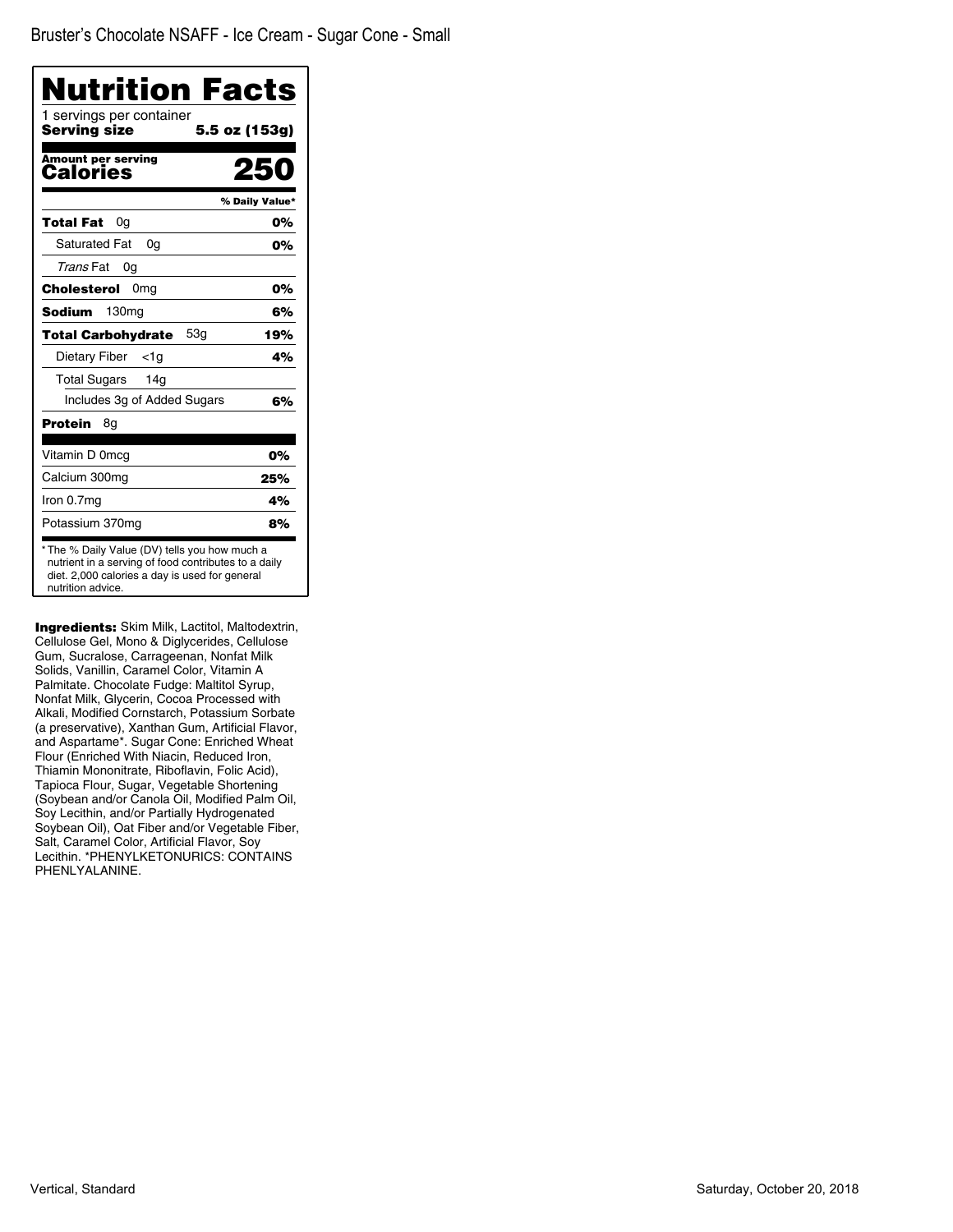| <b>Nutrition Facts</b>                                                                                                                                                       |                |
|------------------------------------------------------------------------------------------------------------------------------------------------------------------------------|----------------|
| 1 servings per container<br><b>Serving size</b>                                                                                                                              | 8 oz (223g)    |
| Amount per serving<br>Calories                                                                                                                                               | 34             |
|                                                                                                                                                                              | % Daily Value* |
| <b>Total Fat</b><br>0a                                                                                                                                                       | 0%             |
| Saturated Fat<br>0a                                                                                                                                                          | 0%             |
| Trans Fat<br>0g                                                                                                                                                              |                |
| Cholesterol<br>0 <sub>mg</sub>                                                                                                                                               | 0%             |
| <b>Sodium</b><br>190 <sub>mg</sub>                                                                                                                                           | 8%             |
| 74q<br><b>Total Carbohydrate</b>                                                                                                                                             | 27%            |
| Dietary Fiber<br>1q                                                                                                                                                          | 4%             |
| <b>Total Sugars</b><br>19q                                                                                                                                                   |                |
| Includes 3g of Added Sugars                                                                                                                                                  | 6%             |
| Protein<br>11g                                                                                                                                                               |                |
| Vitamin D 0mcg                                                                                                                                                               | 0%             |
| Calcium 430mg                                                                                                                                                                | 35%            |
| Iron 0.8mg                                                                                                                                                                   | 4%             |
| Potassium 550mg                                                                                                                                                              | 10%            |
| * The % Daily Value (DV) tells you how much a<br>nutrient in a serving of food contributes to a daily<br>diet. 2,000 calories a day is used for general<br>nutrition advice. |                |

Ingredients: Skim Milk, Lactitol, Maltodextrin, Cellulose Gel, Mono & Diglycerides, Cellulose Gum, Sucralose, Carrageenan, Nonfat Milk Solids, Vanillin, Caramel Color, Vitamin A Palmitate. Chocolate Fudge: Maltitol Syrup, Nonfat Milk, Glycerin, Cocoa Processed with Alkali, Modified Cornstarch, Potassium Sorbate (a preservative), Xanthan Gum, Artificial Flavor, and Aspartame\*. Sugar Cone: Enriched Wheat Flour (Enriched With Niacin, Reduced Iron, Thiamin Mononitrate, Riboflavin, Folic Acid), Tapioca Flour, Sugar, Vegetable Shortening (Soybean and/or Canola Oil, Modified Palm Oil, Soy Lecithin, and/or Partially Hydrogenated Soybean Oil), Oat Fiber and/or Vegetable Fiber, Salt, Caramel Color, Artificial Flavor, Soy Lecithin. \*PHENYLKETONURICS: CONTAINS PHENLYALANINE.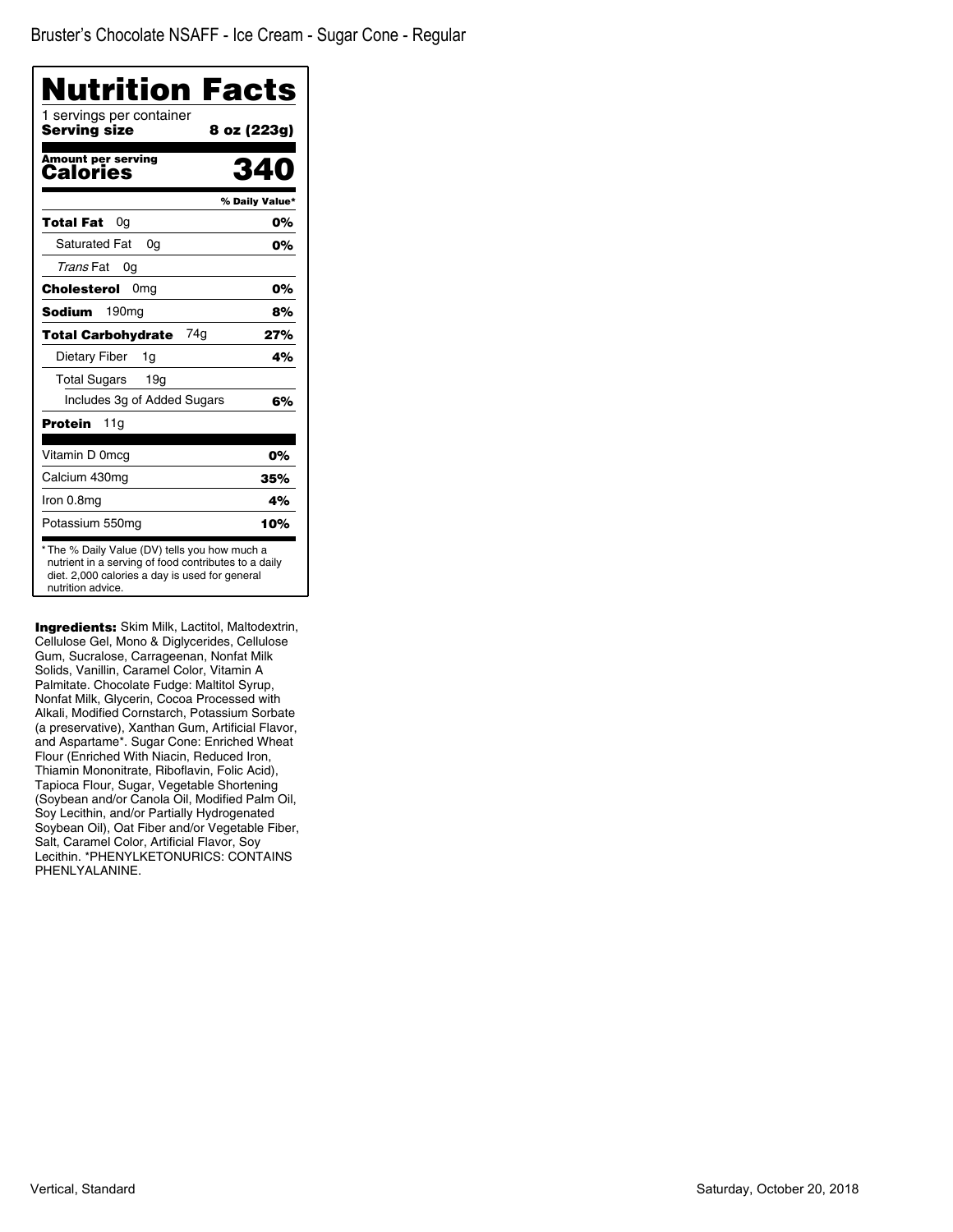| <b>Nutrition Facts</b>                                                                                                                                                       |                |
|------------------------------------------------------------------------------------------------------------------------------------------------------------------------------|----------------|
| 1 servings per container<br>Serving size<br>10.5 oz (293g)                                                                                                                   |                |
| Amount per serving<br>Calories                                                                                                                                               | 440            |
|                                                                                                                                                                              | % Daily Value* |
| Total Fat<br>0a                                                                                                                                                              | 0%             |
| <b>Saturated Fat</b><br>0a                                                                                                                                                   | 0%             |
| Trans Fat<br>0g                                                                                                                                                              |                |
| Cholesterol<br>0 <sub>mg</sub>                                                                                                                                               | 0%             |
| 240 <sub>mg</sub><br>Sodium                                                                                                                                                  | 10%            |
| 95a<br><b>Total Carbohydrate</b>                                                                                                                                             | 35%            |
| Dietary Fiber<br>2g                                                                                                                                                          | 7%             |
| <b>Total Sugars</b><br>25 <sub>g</sub>                                                                                                                                       |                |
| Includes 3g of Added Sugars                                                                                                                                                  | 6%             |
| <b>Protein</b><br>15a                                                                                                                                                        |                |
| Vitamin D 0mcg                                                                                                                                                               | 0%             |
| Calcium 570mg                                                                                                                                                                | 45%            |
| Iron 1 mg                                                                                                                                                                    | 6%             |
| Potassium 730mg                                                                                                                                                              | 15%            |
| * The % Daily Value (DV) tells you how much a<br>nutrient in a serving of food contributes to a daily<br>diet. 2,000 calories a day is used for general<br>nutrition advice. |                |

Ingredients: Skim Milk, Lactitol, Maltodextrin, Cellulose Gel, Mono & Diglycerides, Cellulose Gum, Sucralose, Carrageenan, Nonfat Milk Solids, Vanillin, Caramel Color, Vitamin A Palmitate. Chocolate Fudge: Maltitol Syrup, Nonfat Milk, Glycerin, Cocoa Processed with Alkali, Modified Cornstarch, Potassium Sorbate (a preservative), Xanthan Gum, Artificial Flavor, and Aspartame\*. Sugar Cone: Enriched Wheat Flour (Enriched With Niacin, Reduced Iron, Thiamin Mononitrate, Riboflavin, Folic Acid), Tapioca Flour, Sugar, Vegetable Shortening (Soybean and/or Canola Oil, Modified Palm Oil, Soy Lecithin, and/or Partially Hydrogenated Soybean Oil), Oat Fiber and/or Vegetable Fiber, Salt, Caramel Color, Artificial Flavor, Soy Lecithin. \*PHENYLKETONURICS: CONTAINS PHENLYALANINE.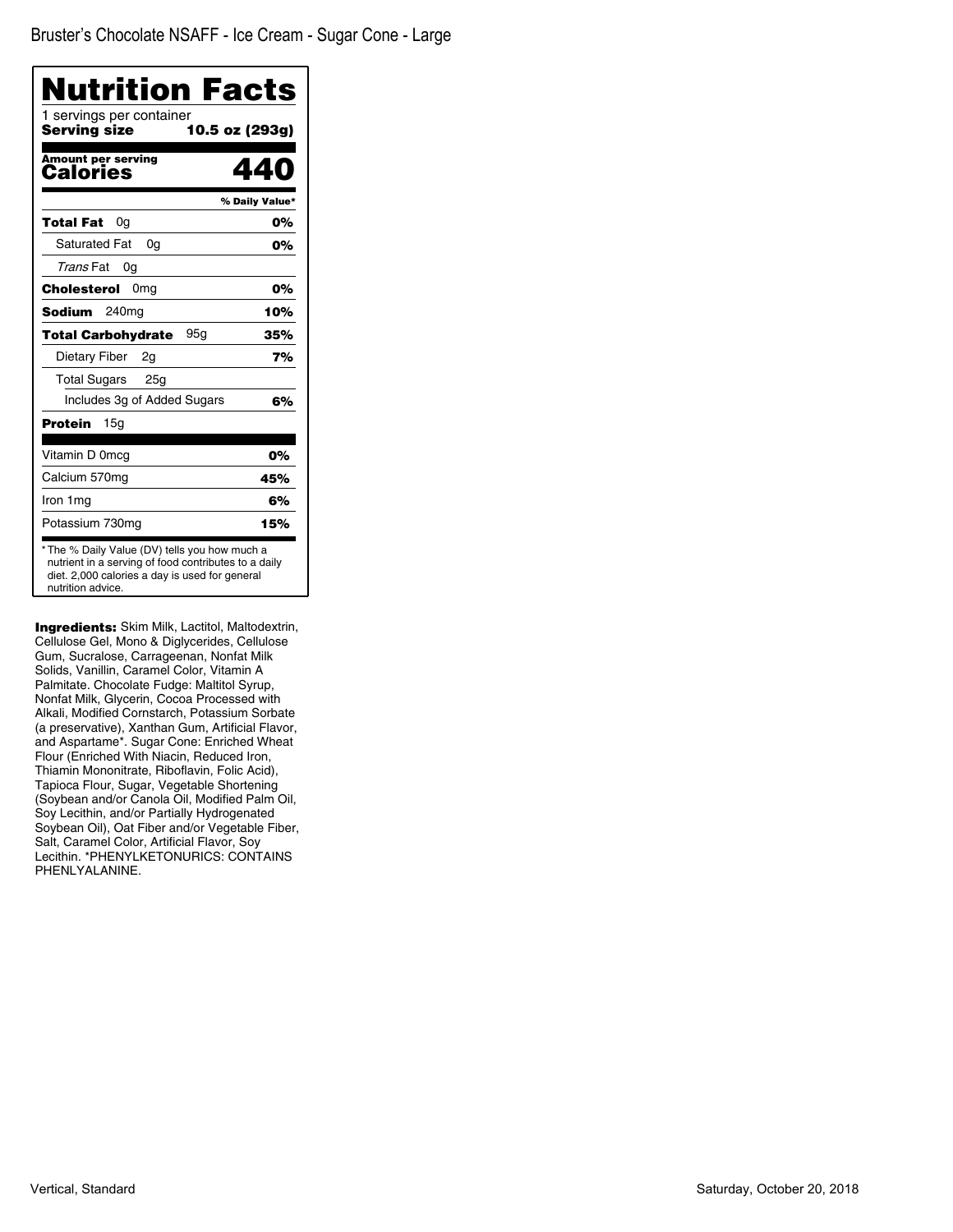| <b>Nutrition Facts</b>                   |                |
|------------------------------------------|----------------|
| 1 servings per container<br>Serving size | 3.6 oz (100g)  |
| Amount per serving<br>Calories           |                |
|                                          | % Daily Value* |
| <b>Total Fat</b><br>Зq                   | 4%             |
| Saturated Fat<br>1g                      | 5%             |
| Trans Fat<br>0g                          |                |
| 10 <sub>mg</sub><br>Cholesterol          | 3%             |
| <b>Sodium</b><br>55 <sub>mq</sub>        | 2%             |
| 44a<br><b>Total Carbohydrate</b>         | 16%            |
| Dietary Fiber<br>0a                      | 0%             |
| <b>Total Sugars</b><br>16a               |                |
| Includes 10g of Added Sugars             | 20%            |
| Protein<br>5g                            |                |
| Vitamin D 0mcg                           | 0%             |
| Calcium 140mq                            | 10%            |
| Iron 0.7mg                               | 4%             |
| Potassium 180mg                          | 4%             |

**Ingredients:** Skim Milk, Lactitol, Maltodextrin, Cellulose Gel, Mono & Diglycerides, Cellulose Gum, Sucralose, Carrageenan, Nonfat Milk Solids, Vanillin, Caramel Color, Vitamin A Palmitate. Chocolate Fudge: Maltitol Syrup, Nonfat Milk, Glycerin, Cocoa Processed with Alkali, Modified Cornstarch, Potassium Sorbate (a preservative), Xanthan Gum, Artificial Flavor, and Aspartame\*. Waffle Cone: Enriched Bleached Wheat Flour (Enriched With Niacin, Reduced Iron, Thiamin Mononitrate, Riboflavin, Folic Acid), Sugar, Vegetable Shortening (Partially Hydrogenated Soybean and Cottonseed Oils), Whole Egg, Artificial Flavor (Including Maltodextrin, Modified Cornstarch, Butter, Buttermilk), Dextrose, Soy Lecithin, Artificial Vanilla Flavor. \*PHENYLKETONURICS: CONTAINS PHENLYALANINE.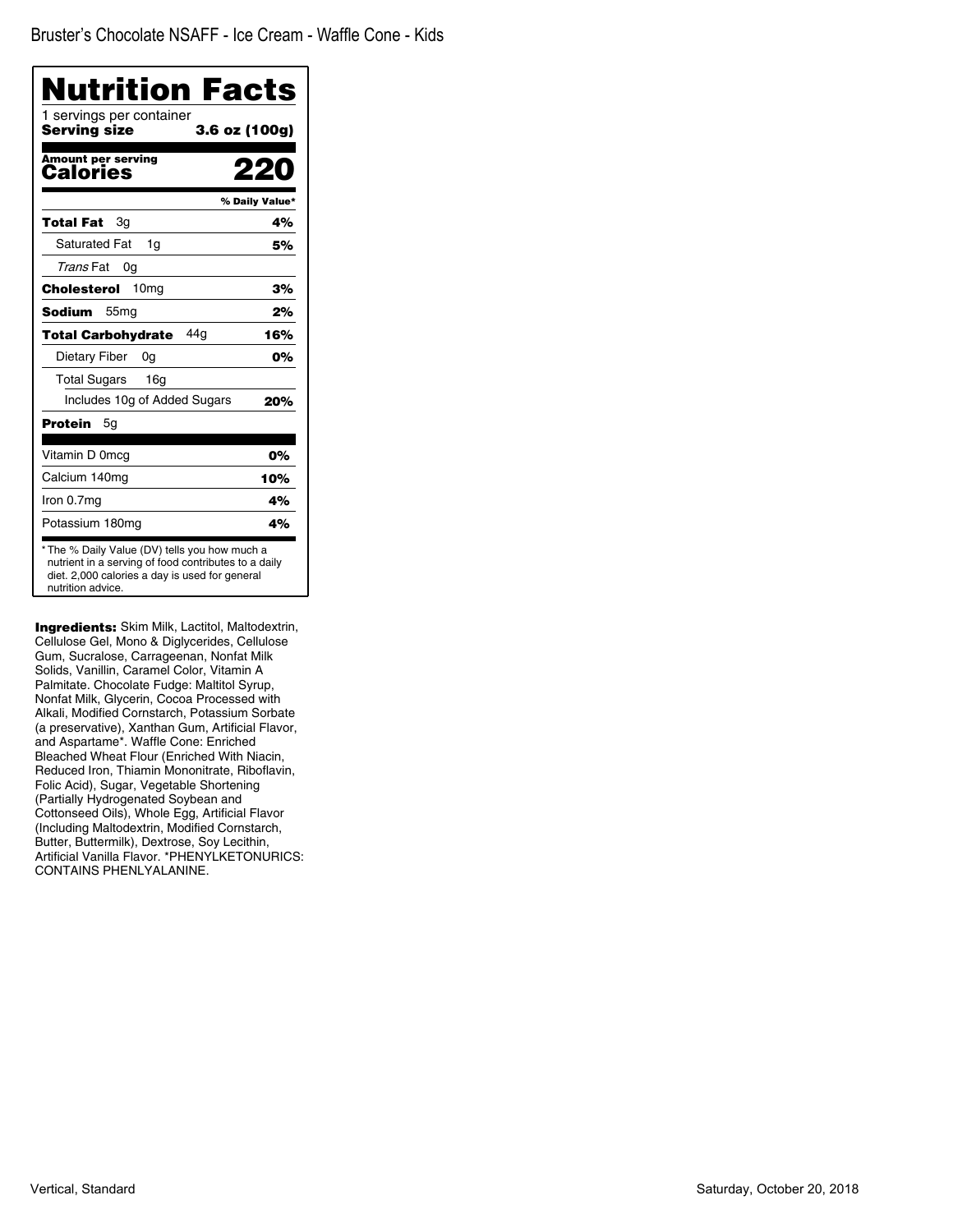| Nutrition Facts                          |                |
|------------------------------------------|----------------|
| 1 servings per container<br>Serving size | 6.1 oz (170g)  |
| <b>Amount per serving</b><br>Calories    | 320            |
|                                          | % Daily Value* |
| Total Fat<br>Зq                          | 4%             |
| <b>Saturated Fat</b><br>1g               | 5%             |
| Trans Fat<br>0g                          |                |
| 10 <sub>mg</sub><br>Cholesterol          | 3%             |
| 110 <sub>mg</sub><br>Sodium              | 5%             |
| 64a<br><b>Total Carbohydrate</b>         | 23%            |
| Dietary Fiber<br><1a                     | 4%             |
| <b>Total Sugars</b><br>21g               |                |
| Includes 10g of Added Sugars             | 20%            |
| <b>Protein</b><br>9g                     |                |
| Vitamin D 0mcg                           | 0%             |
| Calcium 270mg                            | 20%            |
| Iron 0.8mg                               | 4%             |
| Potassium 350mg                          | 8%             |

**Ingredients:** Skim Milk, Lactitol, Maltodextrin, Cellulose Gel, Mono & Diglycerides, Cellulose Gum, Sucralose, Carrageenan, Nonfat Milk Solids, Vanillin, Caramel Color, Vitamin A Palmitate. Chocolate Fudge: Maltitol Syrup, Nonfat Milk, Glycerin, Cocoa Processed with Alkali, Modified Cornstarch, Potassium Sorbate (a preservative), Xanthan Gum, Artificial Flavor, and Aspartame\*. Waffle Cone: Enriched Bleached Wheat Flour (Enriched With Niacin, Reduced Iron, Thiamin Mononitrate, Riboflavin, Folic Acid), Sugar, Vegetable Shortening (Partially Hydrogenated Soybean and Cottonseed Oils), Whole Egg, Artificial Flavor (Including Maltodextrin, Modified Cornstarch, Butter, Buttermilk), Dextrose, Soy Lecithin, Artificial Vanilla Flavor. \*PHENYLKETONURICS: CONTAINS PHENLYALANINE.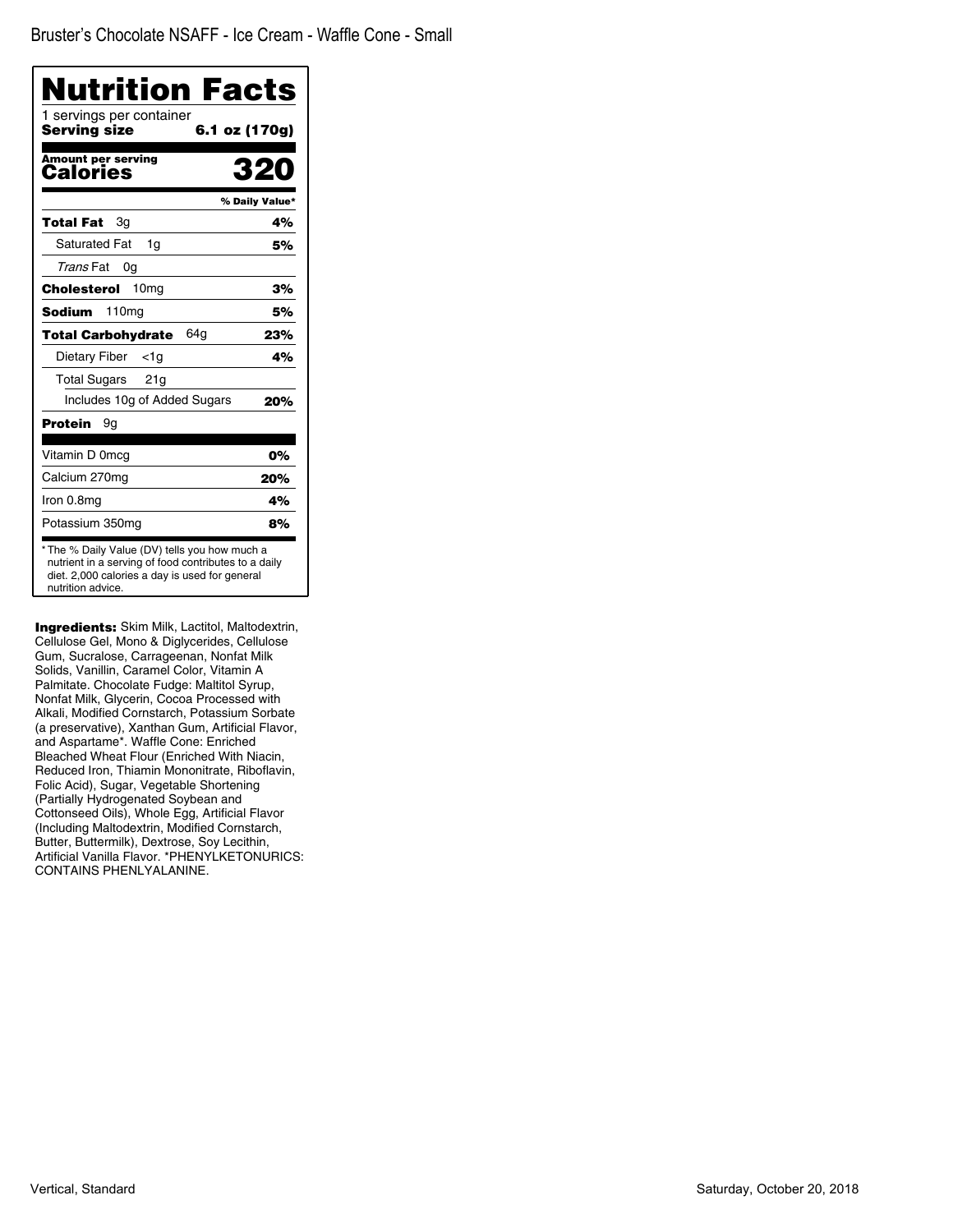| Nutrition Facts                          |                |
|------------------------------------------|----------------|
| 1 servings per container<br>Serving size | 8.6 oz (240g)  |
| <b>Amount per serving</b><br>Calories    | 420            |
|                                          | % Daily Value* |
| 3.5g<br><b>Total Fat</b>                 | 4%             |
| <b>Saturated Fat</b><br>1g               | 5%             |
| Trans Fat<br>0g                          |                |
| 10 <sub>mg</sub><br>Cholesterol          | 3%             |
| Sodium<br>170 <sub>mg</sub>              | 7%             |
| 85a<br><b>Total Carbohydrate</b>         | 31%            |
| Dietary Fiber<br>1g                      | 4%             |
| <b>Total Sugars</b><br>27q               |                |
| Includes 10g of Added Sugars             | 20%            |
| 12g<br>Protein                           |                |
| Vitamin D 0mcg                           | 0%             |
| Calcium 410mg                            | 30%            |
| Iron 1mg                                 | 6%             |
| Potassium 530mg                          | 10%            |

Ingredients: Skim Milk, Lactitol, Maltodextrin, Cellulose Gel, Mono & Diglycerides, Cellulose Gum, Sucralose, Carrageenan, Nonfat Milk Solids, Vanillin, Caramel Color, Vitamin A Palmitate. Chocolate Fudge: Maltitol Syrup, Nonfat Milk, Glycerin, Cocoa Processed with Alkali, Modified Cornstarch, Potassium Sorbate (a preservative), Xanthan Gum, Artificial Flavor, and Aspartame\*. Waffle Cone: Enriched Bleached Wheat Flour (Enriched With Niacin, Reduced Iron, Thiamin Mononitrate, Riboflavin, Folic Acid), Sugar, Vegetable Shortening (Partially Hydrogenated Soybean and Cottonseed Oils), Whole Egg, Artificial Flavor (Including Maltodextrin, Modified Cornstarch, Butter, Buttermilk), Dextrose, Soy Lecithin, Artificial Vanilla Flavor. \*PHENYLKETONURICS: CONTAINS PHENLYALANINE.